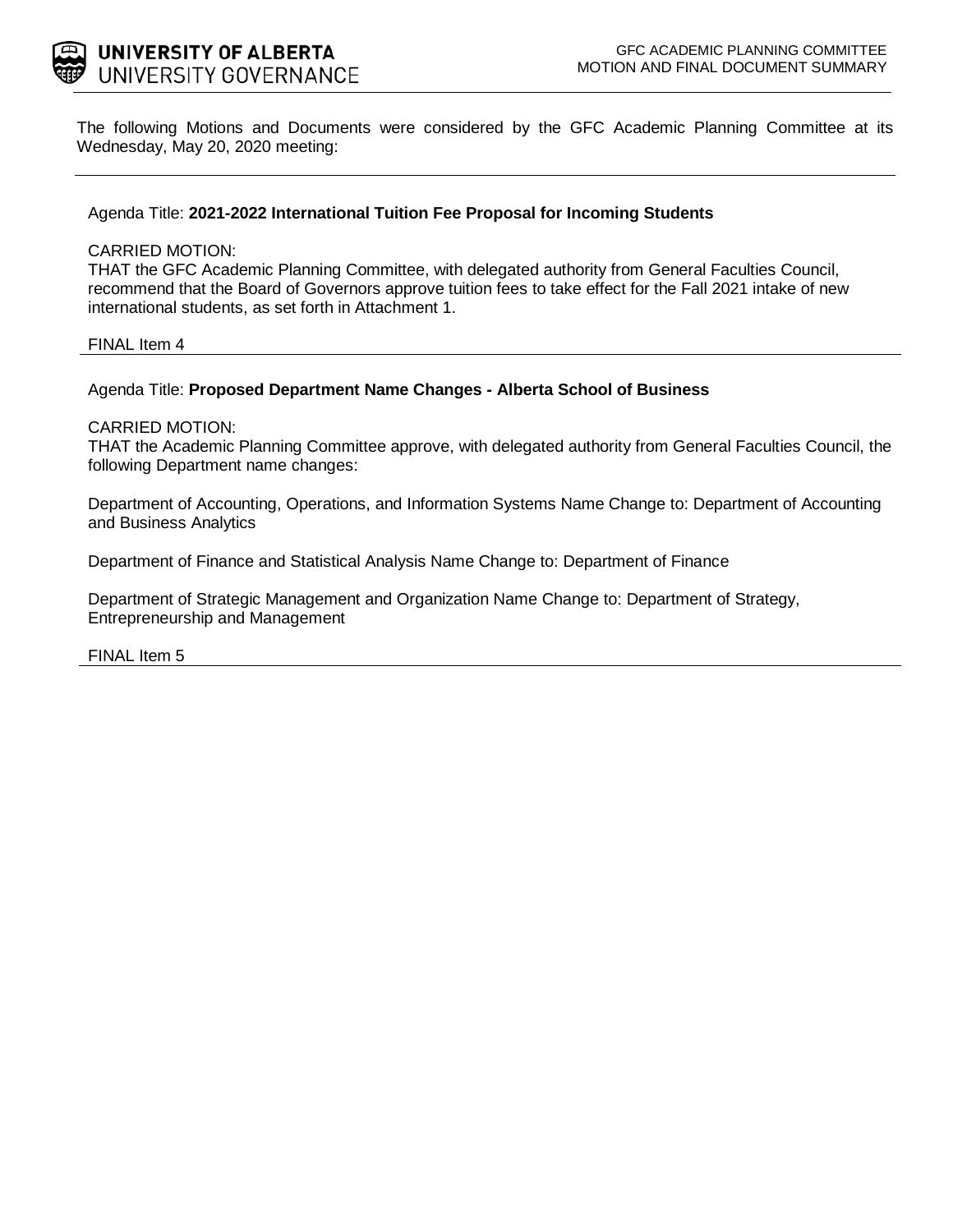

For the Meeting of May 20, 2020

# FINAL Item No. 4

## **Governance Executive Summary Action Item**

| <b>Agenda Title</b> | 2021-2022 International Tuition Fee Proposal for Incoming |
|---------------------|-----------------------------------------------------------|
|                     | <b>Students</b>                                           |

## **Motion**

THAT the GFC Academic Planning Committee, with delegated authority from General Faculties Council, recommend that the Board of Governors approve tuition fees to take effect for the Fall 2021 intake of new international students, as set forth in Attachment 1.

#### **Item**

| <b>Action Requested</b> | $\Box$ Approval $\boxtimes$ Recommendation                 |  |  |
|-------------------------|------------------------------------------------------------|--|--|
| Proposed by             | Provost and Vice-President (Academic) and                  |  |  |
|                         | Vice-President (Finance & Administration)                  |  |  |
| Presenter(s)            | Steven Dew, Provost and Vice-President (Academic) and      |  |  |
|                         | Gitta Kulczycki, Vice-President (Finance & Administration) |  |  |

## **Details**

| Responsibility                                                                          | Provost and Vice-President (Academic) and<br>Vice-President (Finance & Administration)                                                                                                                                                                                                                                                                                                                     |
|-----------------------------------------------------------------------------------------|------------------------------------------------------------------------------------------------------------------------------------------------------------------------------------------------------------------------------------------------------------------------------------------------------------------------------------------------------------------------------------------------------------|
| The Purpose of the Proposal is<br>(please be specific)                                  | To propose tuition fees for the Fall 2021 intake of new international<br>students, compliant with the requirements imposed by Bill 19 and<br>associated Alberta Tuition Framework and Guidelines.                                                                                                                                                                                                          |
| <b>Executive Summary</b><br>(outline the specific item - and<br>remember your audience) | In 2019, the Board of Governors, on the recommendation of APC,<br>approved a new program-based tuition model for incoming international<br>students. The new model was implemented for the Fall 2020 intake of<br>international students.                                                                                                                                                                  |
|                                                                                         | Largely due to concerns about the impact that Covid-19 may have on<br>our incoming international students, we are not proposing any changes<br>to the current program-based rates for the Fall 2021 intake.                                                                                                                                                                                                |
|                                                                                         | Note, however, that the attachment includes a number of programs that<br>have been reclassified to fit into the new tuition model and as a result<br>an international rate needed to be established. These programs were<br>previously classified as "Cost Recovery" but no longer meet the<br>updated definition of Cost Recovery. All listed are confirmed to be<br>tuition fee regulated going forward. |
|                                                                                         | Note that this proposal applies only to international students admitted<br>for the Fall 2021 term. Current international students admitted prior to<br>Fall 2020 (the first intake in the program-based model) will continue to<br>be assessed tuition based on their registration and are subjected to<br>annual increases approved by the Board of Governors.                                            |
| Supplementary Notes and<br>context                                                      | <this by="" for="" governance="" is="" only="" outline<br="" section="" to="" university="" use="">governance process.&gt;</this>                                                                                                                                                                                                                                                                          |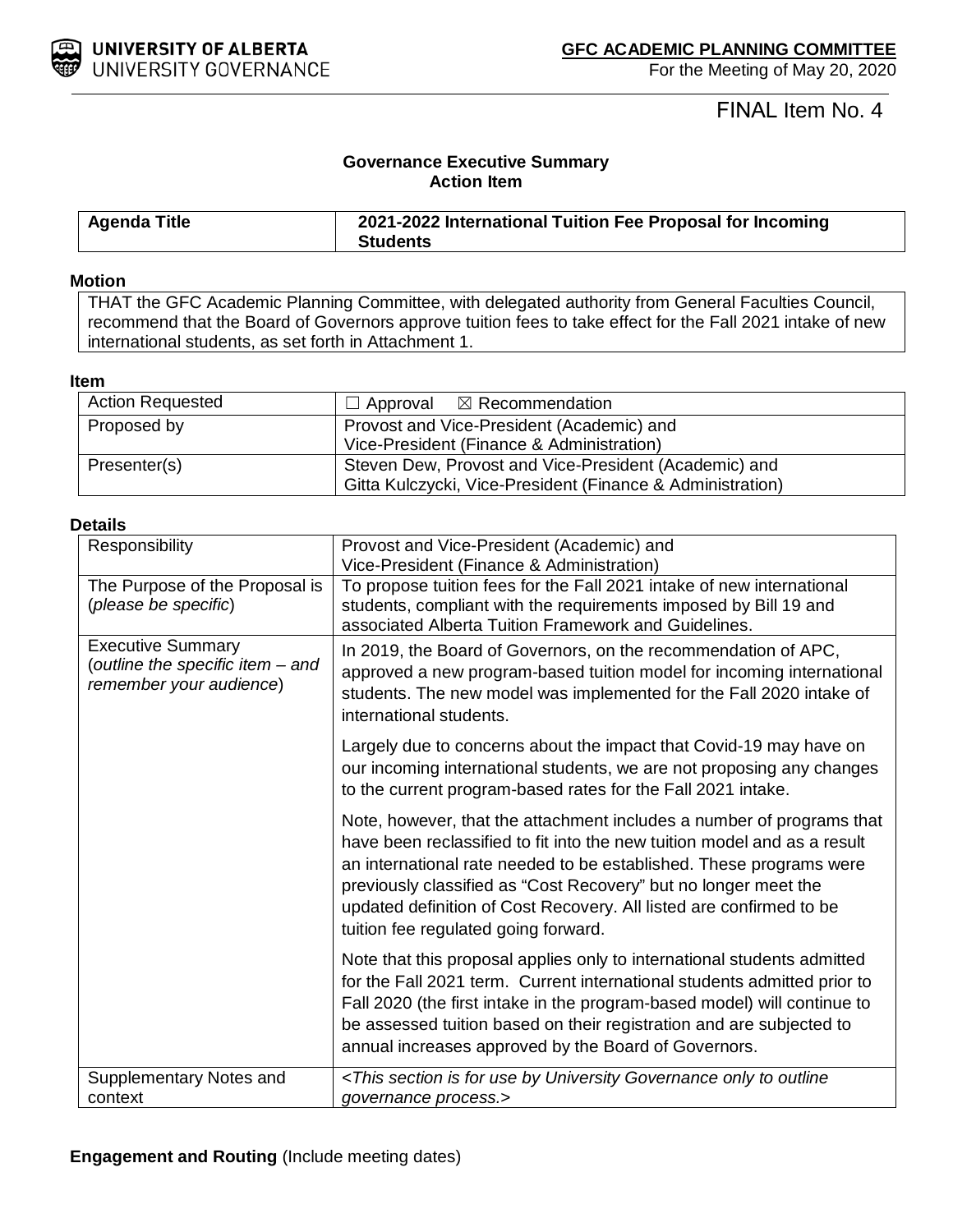

For the Meeting of May 20, 2020

Item No. 4

|                                                                                      | Those who are actively <b>participating</b> :                          |
|--------------------------------------------------------------------------------------|------------------------------------------------------------------------|
| <b>Consultation and Stakeholder</b>                                                  | Office of the Provost and Vice-President (Academic)<br>$\bullet$       |
| Participation                                                                        | Office of the Vice-President (Finance and Administration)<br>$\bullet$ |
| (parties who have seen the                                                           | <b>Strategic Analysis and Data Warehouse</b>                           |
| proposal and in what capacity)                                                       | Office of the Registrar                                                |
|                                                                                      | Faculty of Graduate Studies and Research                               |
| <for information="" on="" th="" the<=""><th>• Office of Resource Planning</th></for> | • Office of Resource Planning                                          |
| protocol see the Governance                                                          | University of Alberta International                                    |
|                                                                                      |                                                                        |
| <b>Resources section Student</b>                                                     | Those who have been consulted:                                         |
| <b>Participation Protocol&gt;</b>                                                    | • Tuition Budget Advisory Committee (including representatives of      |
|                                                                                      | the Students' Union and the Graduate Students' Association)            |
|                                                                                      | Deans' Council<br>$\bullet$                                            |
|                                                                                      | • President's Executive Committee                                      |
| Approval Route (Governance)                                                          | APC - May 20, 2020                                                     |
| (including meeting dates)                                                            | BFPC - May 26, 2020                                                    |

## **Strategic Alignment**

| Alignment with For the Public<br>Good                 | <b>Build</b> a diverse, inclusive community of exceptional students, faculty and<br>staff from Alberta, Canada, and the world.<br><b>Sustain</b> our people, our work, and the environment by attracting and<br>stewarding the resources we need to deliver excellence to the benefit of<br>all. |                                       |  |
|-------------------------------------------------------|--------------------------------------------------------------------------------------------------------------------------------------------------------------------------------------------------------------------------------------------------------------------------------------------------|---------------------------------------|--|
| Alignment with Institutional<br><b>Risk Indicator</b> | Please note below the specific institutional risk(s) this proposal is<br>addressing.                                                                                                                                                                                                             |                                       |  |
|                                                       | $\boxtimes$ Enrolment Management                                                                                                                                                                                                                                                                 | $\Box$ Relationship with Stakeholders |  |
|                                                       | $\Box$ Faculty and Staff                                                                                                                                                                                                                                                                         | $\Box$ Reputation                     |  |
|                                                       | $\boxtimes$ Funding and Resource Management<br>$\Box$ Research Enterprise                                                                                                                                                                                                                        |                                       |  |
|                                                       | $\Box$ IT Services, Software and Hardware<br>$\Box$ Safety                                                                                                                                                                                                                                       |                                       |  |
|                                                       | $\Box$ Leadership and Change                                                                                                                                                                                                                                                                     | $\Box$ Student Success                |  |
|                                                       | $\Box$ Physical Infrastructure                                                                                                                                                                                                                                                                   |                                       |  |
| Legislative Compliance and                            | Post-Secondary Learning Act of Alberta                                                                                                                                                                                                                                                           |                                       |  |
| jurisdiction                                          | <b>APC Terms of Reference</b>                                                                                                                                                                                                                                                                    |                                       |  |

## **Attachments**

1. Proposed Tuition Rates for Incoming International Student 2021/22 (3 pages)

*Prepared by:* Kathleen Brough, Senior Administrative Officer, Office of the Provost and Vice-President (Academic)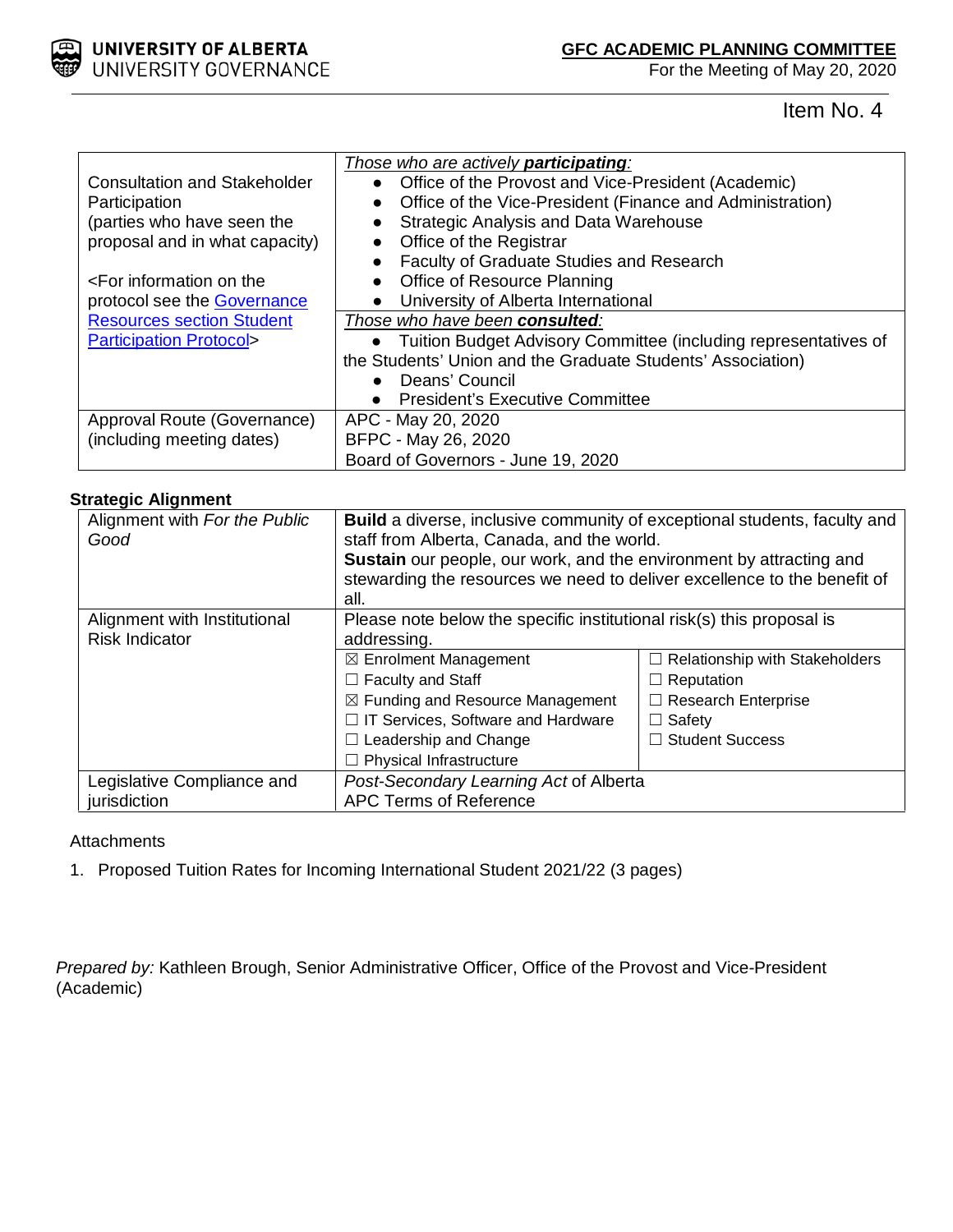### 1. **Undergraduate Program Based Tuition Bands**

Note: These bands exclude the following programs: Law, Pharmacy, Dentistry, Dental Hygiene, and Medicine.

| <b>International Undergraduate</b><br><b>Cohort</b> | 2020-21<br><b>Program Total</b> | 2021-22 Program<br><b>Total</b> | <b>Credits</b> |
|-----------------------------------------------------|---------------------------------|---------------------------------|----------------|
| <b>Faculty of Engineering Degree</b>                | Program Total                   | Program Total                   | Varies*        |
| Programs*                                           | \$158,000                       | \$158,000                       |                |
|                                                     | <b>Annual Rate</b>              | <b>Annual Rate</b>              |                |
|                                                     | \$39,500                        | \$39,500                        |                |
| <b>Faculty of Business Degree</b>                   | Program Total                   | Program Total                   | 90             |
| Programs                                            | \$105,000                       | \$105,000                       |                |
|                                                     | <b>Annual Rate</b>              | <b>Annual Rate</b>              |                |
|                                                     | \$35,000                        | \$35,000                        |                |
| Degree Programs in:                                 | Program Total                   | Program Total                   | 120            |
| Faculty of Arts,                                    | \$118,000                       | \$118,000                       |                |
| Faculty of Agricultural Life and                    | <b>Annual Rate</b>              | <b>Annual Rate</b>              |                |
| <b>Environmental Sciences,</b>                      | \$29,500                        | \$29,500                        |                |
| Faculty of Kinesiology Sport and                    |                                 |                                 |                |
| Recreation,                                         |                                 |                                 |                |
| Faculty of Science,                                 |                                 |                                 |                |
| Faculty of Open Studies                             |                                 |                                 |                |
| Degree Programs in:                                 | Program Total                   | Program Total                   | 120            |
| Augustana Faculty,                                  | \$108,000                       | \$108,000                       |                |
| Faculte Saint Jean,                                 | <b>Annual Rate</b>              | <b>Annual Rate</b>              |                |
| Faculty of Education,                               | \$27,000                        | \$27,000                        |                |
| Faculty of Native Studies,                          |                                 |                                 |                |
| Faculty of Nursing,                                 |                                 |                                 |                |
| Faculte Saint Jean,                                 |                                 |                                 |                |
| Augustana Faculty                                   |                                 |                                 |                |
| <b>BSc in Radiation Therapy</b>                     | Program Total                   | Program Total                   | 150            |
|                                                     | \$147,500                       | \$147,500                       |                |
|                                                     | <b>Annual Rate</b>              | <b>Annual Rate</b>              |                |
|                                                     | \$36,875                        | \$36,875                        |                |
| <b>BSc in Medical Laboratory</b>                    | Program Total                   | Program Total                   | 94             |
| Science                                             | \$92,430                        | \$92,430                        |                |
|                                                     | <b>Annual Rate</b>              | <b>Annual Rate</b>              |                |
|                                                     | \$30,810                        | \$30,810                        |                |

\*Engineering programs vary slightly in credits pending students' choice in registrations. The credits guaranteed for a program will be communicated at the time of admission.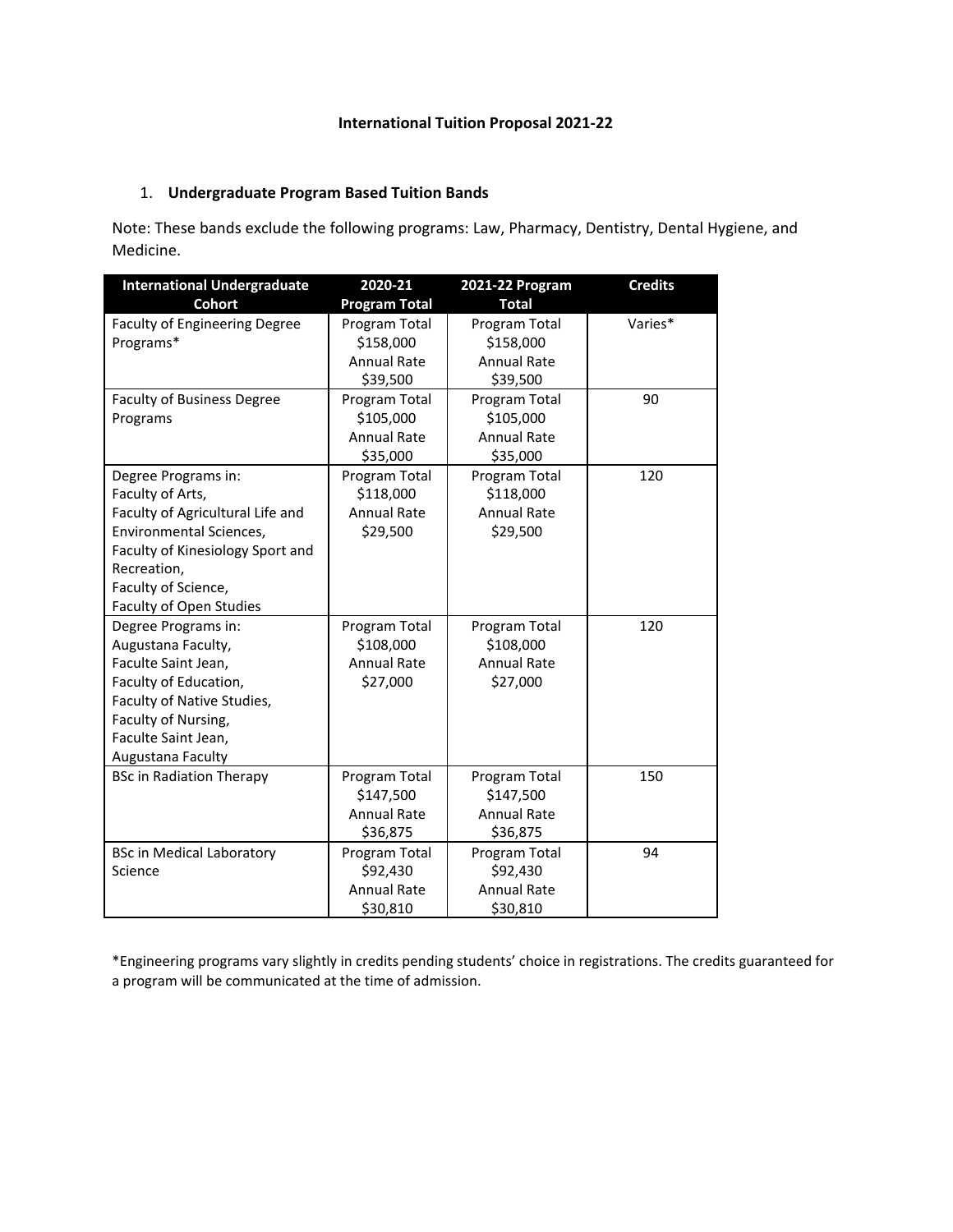# **2. Bridging Program Per Course Rate**

| International Undergraduate Cohort | 2020-21 Per Course | 2021-22 Per Course |
|------------------------------------|--------------------|--------------------|
| Bridging Program – (All Programs)  | S2.950             | S2.950             |

# **3. Law, Pharmacy, Dentistry, Dental Hygiene, and Medicine**

| <b>International Undergraduate Cohort</b> | 2020-21              | 2021-22            | <b>Credits</b> |
|-------------------------------------------|----------------------|--------------------|----------------|
|                                           | <b>Program Total</b> | Program            |                |
|                                           |                      | <b>Total</b>       |                |
| Doctor of Pharmacy (Pharm D) (4 yrs)      | Program Total        | Program            | 141            |
|                                           | \$200,000            | Total              |                |
|                                           | <b>Annual Rate</b>   | \$200,000          |                |
|                                           | \$50,000             | <b>Annual Rate</b> |                |
|                                           |                      | \$50,000           |                |
| Juris Doctors (JD) Program (3 yrs)        | Program Total        | Program            | 92             |
|                                           | \$141,942.78         | Total              |                |
|                                           | <b>Annual Rate</b>   | \$141,942.78       |                |
|                                           | \$47,314.26          | <b>Annual Rate</b> |                |
|                                           |                      | \$47,314.26        |                |
| Doctor of Dental Surgery (4 yrs)          | Program Total        | Program            | 214            |
|                                           | \$357,045.80         | Total              |                |
|                                           | <b>Annual Rate</b>   | \$357,045.80       |                |
|                                           | \$89,261.44          | <b>Annual Rate</b> |                |
|                                           |                      | \$89,261.44        |                |
| Bachelor of Science in Dental Hygiene     | Program Total        | Program            | 99.5           |
| $(3 \text{ yrs})$                         | \$101,968.92         | Total              |                |
|                                           | <b>Annual Rate</b>   | \$101,968.92       |                |
|                                           | \$33,989.64          | <b>Annual Rate</b> |                |
|                                           |                      | \$33,989.64        |                |

# **4. College Saint-Jean**

| <b>International College</b>             | 2020-21<br>Program<br>Total | 2021-22<br>Program<br><b>Total</b> | <b>Credit</b> |
|------------------------------------------|-----------------------------|------------------------------------|---------------|
| College Saint-Jean – Diploma (2 yrs)     | \$25,000                    | \$25,000                           | 60            |
| College Saint-Jean – Certificate (1 yrs) | \$12,500                    | \$12,500                           | 30            |

## **5. Undergraduate Per Course Rate**

| <b>Per Course Items</b>            | 2020-21 Payment per Course<br>(Indexed to 3 units of Course<br>Weight) | 2021-22 Payment per Course<br>(Indexed to 3 units of Course<br>Weight) |
|------------------------------------|------------------------------------------------------------------------|------------------------------------------------------------------------|
| Rehabilitation Medicine -          | \$2950                                                                 | \$2950                                                                 |
| Undergraduate Special and Visiting |                                                                        |                                                                        |
| Students only                      |                                                                        |                                                                        |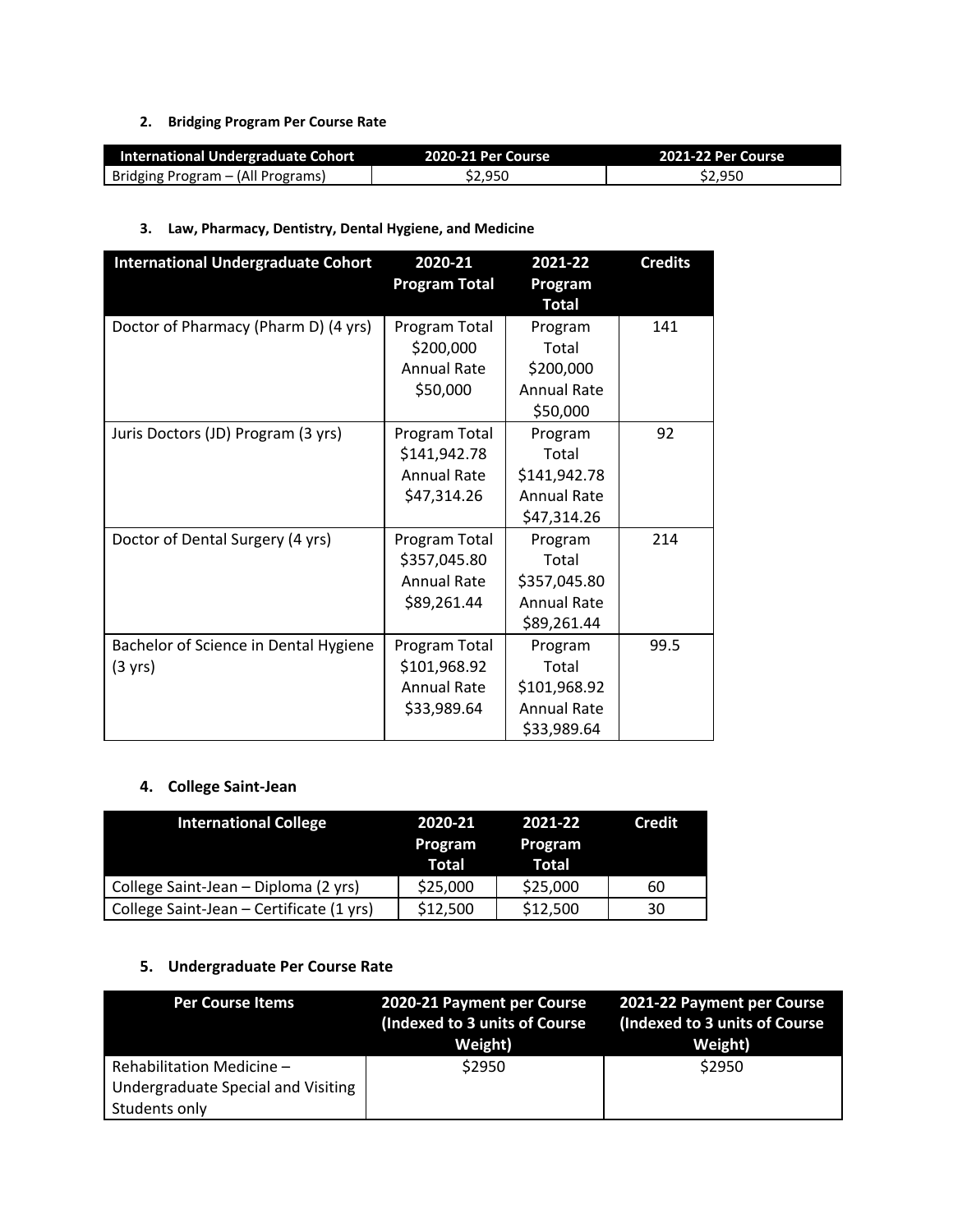| Medicine and Dentistry $-$         | \$2950 | \$2950 |
|------------------------------------|--------|--------|
| Undergraduate Special and Visiting |        |        |
| Students only                      |        |        |
| English Language School - All      | \$2950 | \$2950 |
| courses taken by Undergraduate     |        |        |
| or Graduate Students               |        |        |

# 6. **Thesis based tuition for PhD and Masters Programs**

| <b>International</b>        |                    | 2020-21 Program Total 2021-22 Program Total | Years   |
|-----------------------------|--------------------|---------------------------------------------|---------|
| <b>Graduate Cohort</b>      |                    |                                             |         |
| <b>Thesis Based Masters</b> | Program Total      | Program Total                               | 4 Years |
| (All Specializations)       | \$34,800           | \$34,800                                    |         |
|                             | Annual Rate        | Annual Rate                                 |         |
|                             | \$8,700            | \$8,700                                     |         |
| PhD (All                    | Program Total      | Program Total                               | 6 Years |
| Specializations)            | \$52,200           | \$52,200                                    |         |
|                             | <b>Annual Rate</b> | <b>Annual Rate</b>                          |         |
|                             | \$8,700            | \$8,700                                     |         |
| All Programs -              | \$4000             | \$4000                                      |         |
| International Graduate      |                    |                                             |         |
| <b>Tuition Increases</b>    |                    |                                             |         |
| (offset by equivalent       |                    |                                             |         |
| financial support)          |                    |                                             |         |

## **7. Course Based Masters-Standard Fee Index and Program Tuition**

Note: This rate excludes some specialized programs such as Integrated Petroleum Geoscience, Master of Public Health etc.

| <b>International Graduate</b>    | 2020-21 3 Credit | 2021-22 3 Credit | <b>Fall and Winter</b> |
|----------------------------------|------------------|------------------|------------------------|
| <b>Cohort</b>                    | <b>Course</b>    | Course           |                        |
| <b>Standard Course Based</b>     | \$1,864.30       | \$1,864.30       | N/A                    |
| Master's                         |                  |                  |                        |
| All Programs - International     | N/A              | N/A              | \$4,000                |
| <b>Graduate Tuition Increase</b> |                  |                  |                        |
| (offset by equivalent financial  |                  |                  |                        |
| support)                         |                  |                  |                        |

**8. Specialized Course Based Masters Tuition for Masters in Business Administration (MBA) and Masters of Engineering (MEng)**

| International Graduate Cohort | 2020-21 | 2021-22 | <b>Credits</b> |
|-------------------------------|---------|---------|----------------|
| (MBA and MEng)                | Program | Program |                |
|                               | Total   | Total   |                |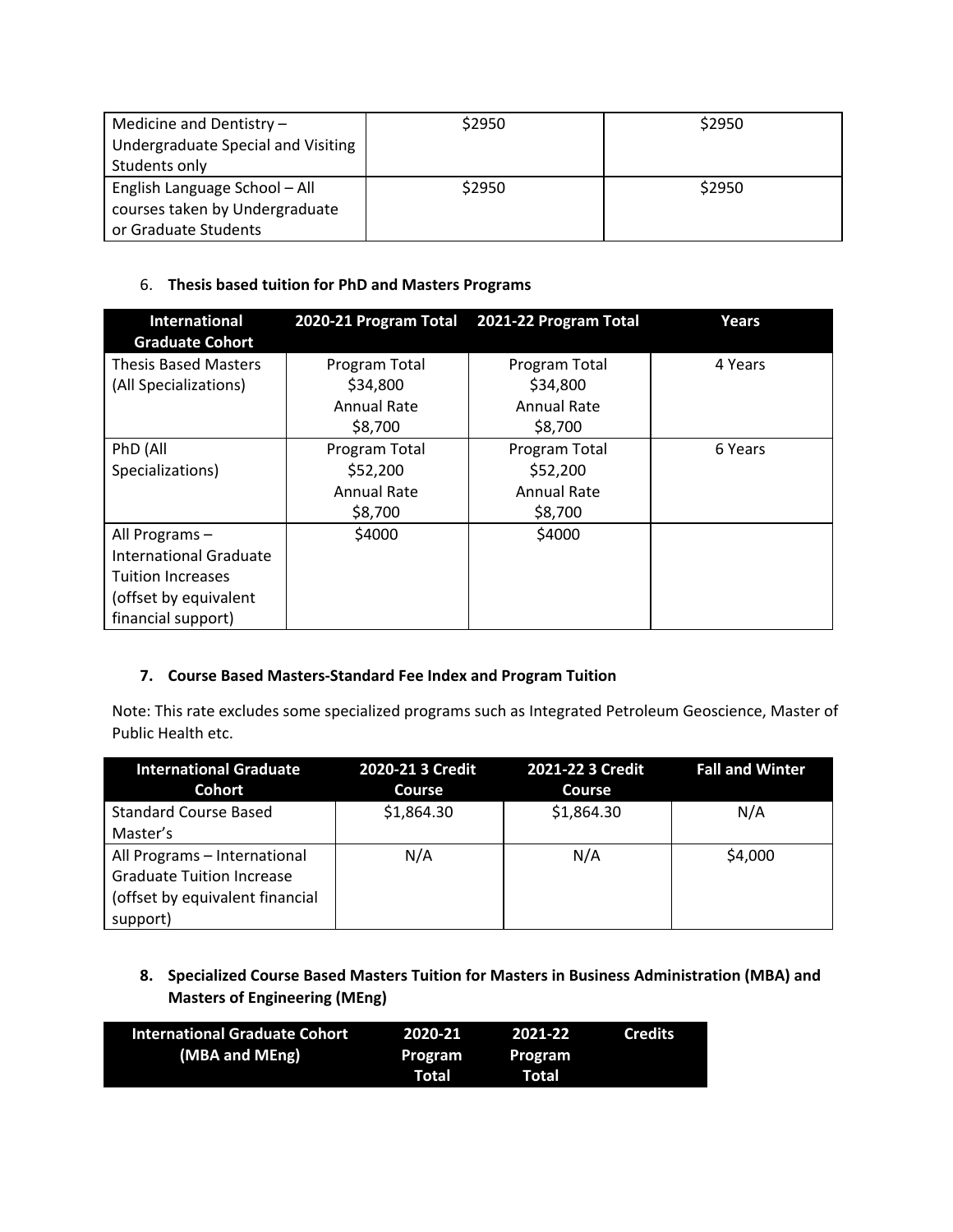| Master's in Engineering (All         | \$39,500    | \$39,500    | Varies |
|--------------------------------------|-------------|-------------|--------|
| Specializations)                     |             |             |        |
| Master's in Business Administration  | \$56,563.20 | \$56,563.20 | 60     |
| All Programs - International         | N/A         | N/A         |        |
| Graduate Tuition Increase (offset by |             |             |        |
| equivalent financial support)        |             |             |        |

## **9. Master of Science – Integrated Petroleum Geosciences (Course Based)**

| <b>International Graduate Cohort</b>                                   | 2020-21 Per Course<br>Rate | 2021-22 Per Course<br>Rate |
|------------------------------------------------------------------------|----------------------------|----------------------------|
| Master of Science – Integrated Petroleum<br>Geosciences (Course Based) | \$3,099.24                 | \$3,099.24                 |

# **10. Previously Classified Cost Recovery**

**The programs below have been reclassified to fit into the new tuition model and as a result an international rate needs to be established. These programs were previously classified as "Cost Recovery" but no longer meet the updated definition of Cost Recovery. All listed are confirmed to be tuition fee regulated going forward.**

# **A) Conversion of Graduate Certificate Programs**

| <b>Graduate Certificate Program</b>                                                                 | 2020-21 Per<br><b>Course Rate</b> | 2021-22<br><b>Proposed Per</b><br><b>Course Rate</b> | \$ Value<br><b>Difference</b> | 2019-20<br><b>Enrollment</b><br><b>Numbers</b> |
|-----------------------------------------------------------------------------------------------------|-----------------------------------|------------------------------------------------------|-------------------------------|------------------------------------------------|
| <b>Certificat d'etudes</b><br>superieures en<br>administration et leadeurship<br>scolaire           | \$1,400                           | \$1,864.30                                           | \$464.30                      | 0                                              |
| <b>Certificate in School</b><br>Leadership                                                          | \$1,400                           | \$1,864.30                                           | \$464.30                      | <sup>0</sup>                                   |
| <b>Post-Baccalaureate</b><br><b>Certificate in Pain</b><br><b>Management - REHAB</b><br>535/536/537 | \$1,200                           | \$1,864.30                                           | \$664.30                      | 3                                              |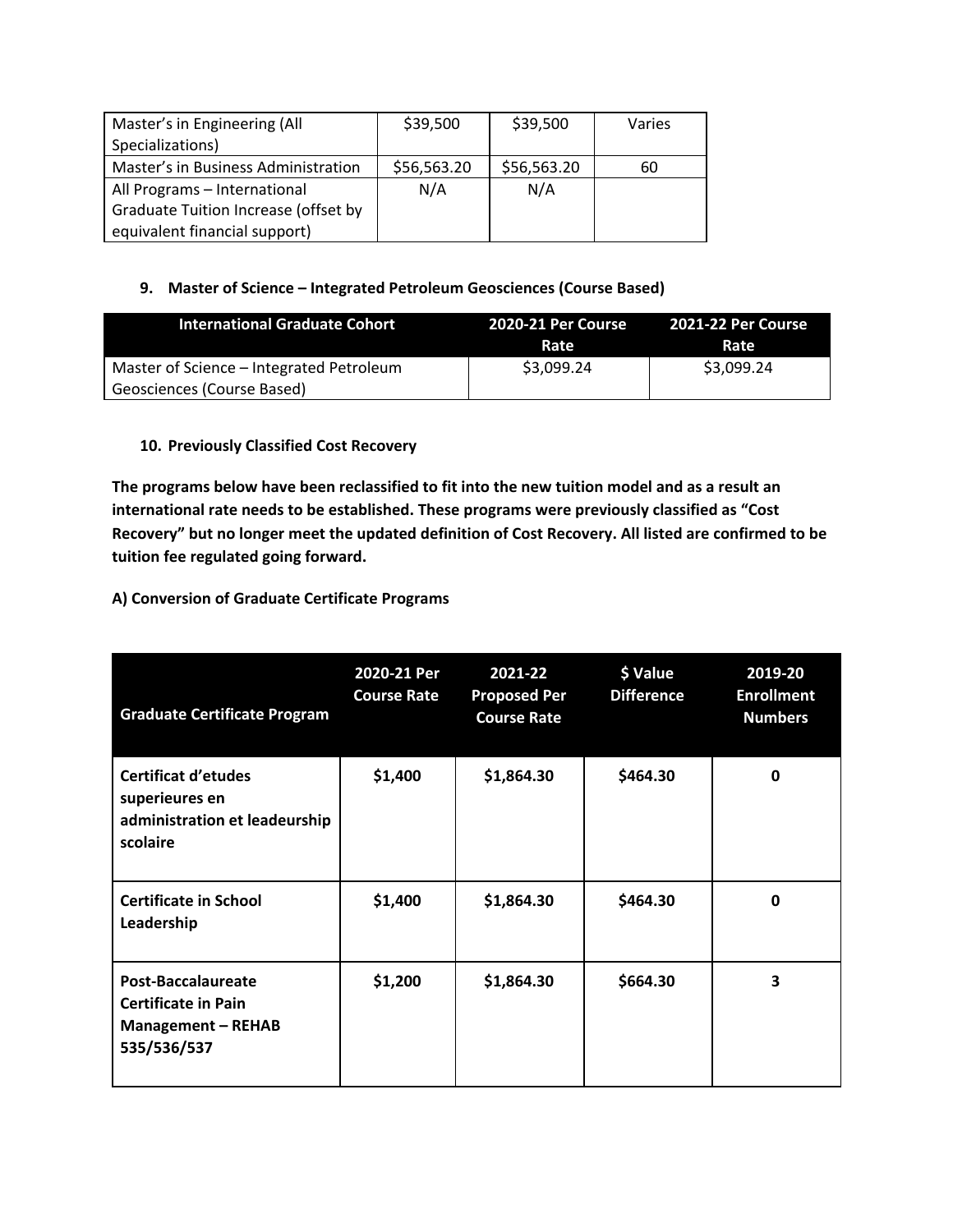| <b>Post-Baccalaureate</b><br><b>Certificate in Sexual Health</b>                                                           | \$900   | \$1,864.30 | \$964.30 | $\overline{2}$ |
|----------------------------------------------------------------------------------------------------------------------------|---------|------------|----------|----------------|
| <b>Post-Baccalaureate</b><br><b>Certificate in Stroke</b><br><b>Rehabilitation - REHAB</b><br>540/541/542                  | \$1,200 | \$1,864.30 | \$664.30 | 3              |
| <b>Post-Baccalaureate</b><br><b>Certificate in Teaching and</b><br><b>Learning in Higher Education</b><br>$-$ EDPS 560/561 | \$1,000 | \$1,864.30 | \$864.30 | $\mathbf{0}$   |
| <b>Post-Baccalaureate</b><br><b>Certificate in Indigenous</b><br><b>Sport and Recreation</b>                               | \$1,700 | \$2,000    | \$300    | $\Omega$       |
| <b>Post-Baccalaureate</b><br><b>Certificate in Sports and</b><br><b>Recreation Management</b>                              | \$2,000 | \$2,000    | \$0      | 1              |

# **B) Conversion of Course Based Master Programs**

| <b>Graduate Master Program</b>                                              | 2020-21 Per<br><b>Course Rate</b> | 2021-22<br><b>Proposed Per</b><br><b>Course Rate</b> | \$ Value<br><b>Difference</b> | 2019-20<br><b>Enrollment</b><br><b>Numbers</b> |
|-----------------------------------------------------------------------------|-----------------------------------|------------------------------------------------------|-------------------------------|------------------------------------------------|
| <b>Master of Education in</b><br>Curriculum and Pedagogy -<br><b>ONLINE</b> | \$1,022                           | \$1,864.30                                           | \$842.30                      |                                                |
| <b>Master of Education in</b><br><b>Educational Studies</b>                 | \$1,635.20                        | \$1,864.30                                           | \$229.10                      | 0                                              |
| <b>Master of Education in</b><br><b>Health Science (HSE)</b>                | \$1,600                           | \$1,864.30                                           | \$264.30                      | 0                                              |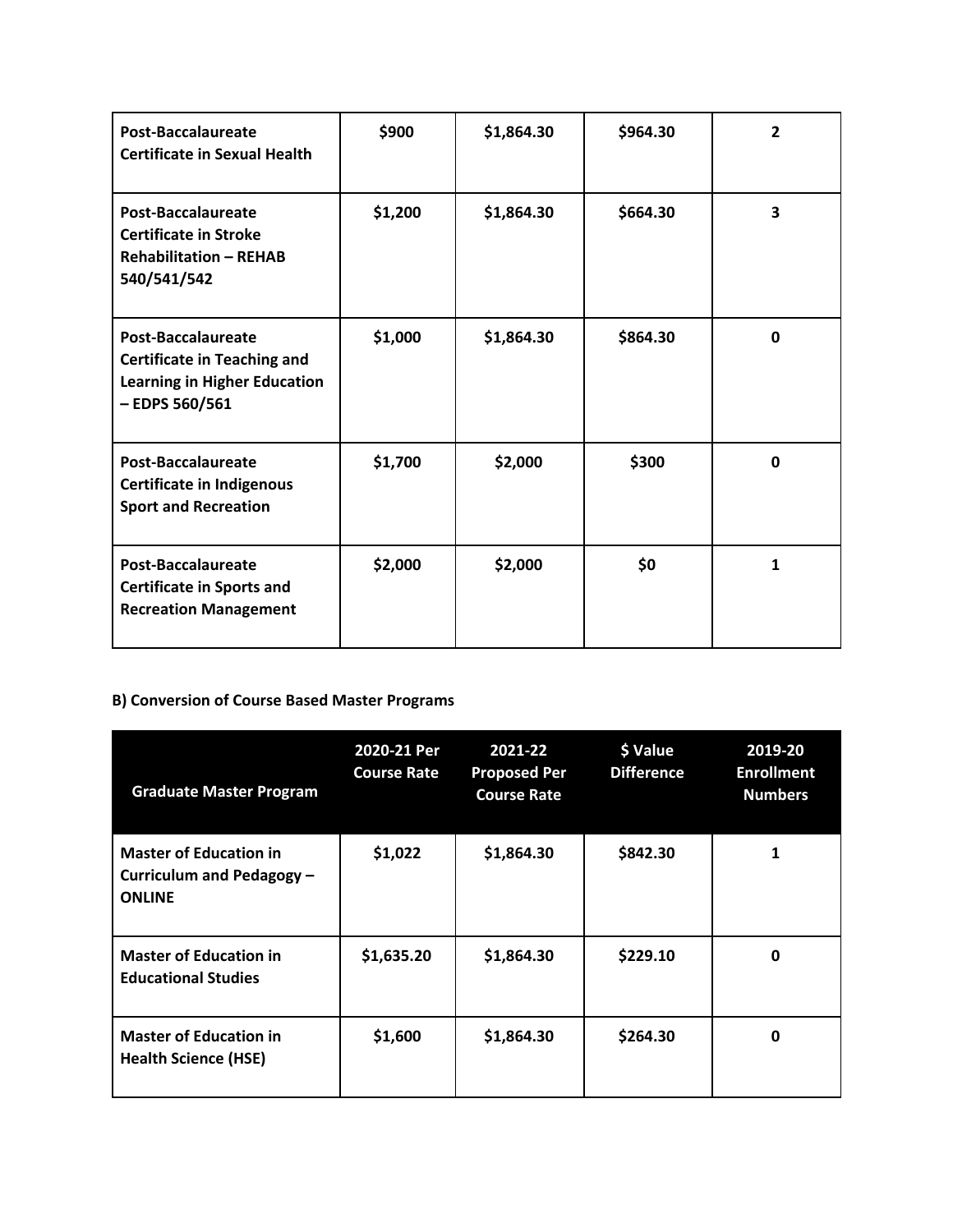| <b>Master of Library &amp;</b><br><b>Information Science -</b><br><b>ONLINE</b>   | \$1,022     | \$1,864.30 | \$842.30 | 6            |
|-----------------------------------------------------------------------------------|-------------|------------|----------|--------------|
| <b>Master of Science in</b><br>Internetworking*                                   | \$2,200     | \$2,200    | \$0      | 39           |
| <b>Master of Science</b><br><b>Specialization Program in</b><br><b>Multimedia</b> | \$2,000     | \$2,000    | \$0      | 60           |
| <b>Master of Science in Urban</b><br>and Regional Planning                        | \$2,713.72  | \$2,713.72 | \$0      | 6            |
| <b>Master of Accounting</b>                                                       | \$4,200     | \$4,200    | \$0      | $\mathbf{0}$ |
| <b>Master of Arts in</b><br><b>Communications</b><br>Technology**                 | $[1]$ \$702 | \$3,250    |          | 3            |

**\*In addition to the Master of Science in Internetworking course rate a program fee of \$3,500 is charged.**

**\*\* Fees effective for Spring 2021. In addition to the \$702 Master of Arts in Communications Technology[2] students are assessed a \$3000/year program fee which has also been amalgamated in the new rate.**

**C) Conversion of Graduate Thesis base Programs**

| <b>Thesis based Graduate Program</b>          | 2020-21 Per<br>Program<br><b>Annual Rate</b> | 2021-22<br>Proposed<br><b>Annual Rate</b> | \$ Value<br><b>Difference</b> | 2019-20<br><b>Enrollment</b><br><b>Numbers</b> |
|-----------------------------------------------|----------------------------------------------|-------------------------------------------|-------------------------------|------------------------------------------------|
| <b>Master of Science in</b><br>Orthodontics,  | \$16,126.28                                  | \$16,126.28                               | \$0                           | 3                                              |
| <b>Master of Science in</b><br>Periodontology |                                              |                                           |                               |                                                |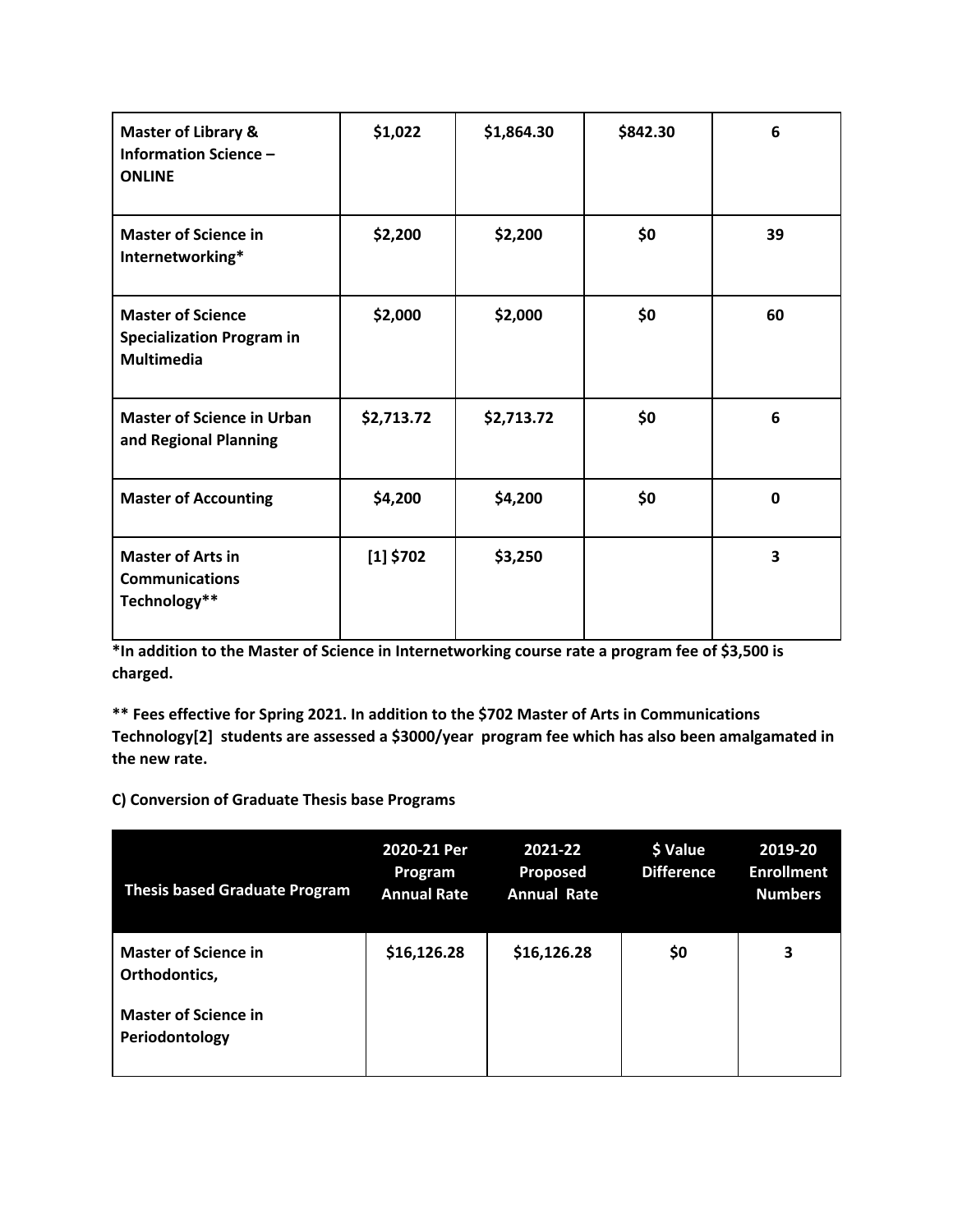| Doctor of Philosophy in<br>Orthodontics,  | \$11,162.40 | \$11,162.40 | \$0 |  |
|-------------------------------------------|-------------|-------------|-----|--|
| Doctor of Philosophy in<br>Periodontology |             |             |     |  |

# **D) Graduate Programs with no expected International Registration**

| <b>Graduate Program</b>                                                            | Rate                                                                                                                                      |
|------------------------------------------------------------------------------------|-------------------------------------------------------------------------------------------------------------------------------------------|
| <b>Post-Master's Certificate in Business</b><br><b>Fundamentals</b>                | Generally for these programs there is no<br>expected international student registration. If<br>there were to be the course value would be |
| Post-Master's Certificate in Innovation and<br>Entrepreneurship,                   | indexed to the approved domestic rate for that<br>given year.                                                                             |
| Pharmacy – Post Professional PharmD Program,                                       |                                                                                                                                           |
| Post-Baccalaureate Certificate in Bridging to<br><b>Canadian Physical Therapy,</b> |                                                                                                                                           |

# **E) Undergraduate Certificate Program assessed tuition on a course basis**

| <b>Undergraduate Program</b>                                                          | 2020-21 Per<br><b>Course Rate</b> | 2021-22<br><b>Proposed Per</b><br><b>Course Rate</b> | \$ Value<br><b>Difference</b> | 2019-20<br><b>Enrollment</b><br><b>Numbers</b> |
|---------------------------------------------------------------------------------------|-----------------------------------|------------------------------------------------------|-------------------------------|------------------------------------------------|
| <b>Certificate in Advanced Adolescent</b><br>Literacy                                 | $[3]$ \$1,600                     | \$2,700                                              | \$1,100                       | O                                              |
| <b>Certificate in Early Childhood</b><br><b>Education</b>                             | $[4]$ \$1,200                     | \$2,700                                              | \$1,500                       | 0                                              |
| <b>Certificate in Teaching Students</b><br>with Complex Communication<br><b>Needs</b> | $[5]$ \$1,600                     | \$2,700                                              | \$1,100                       | 0                                              |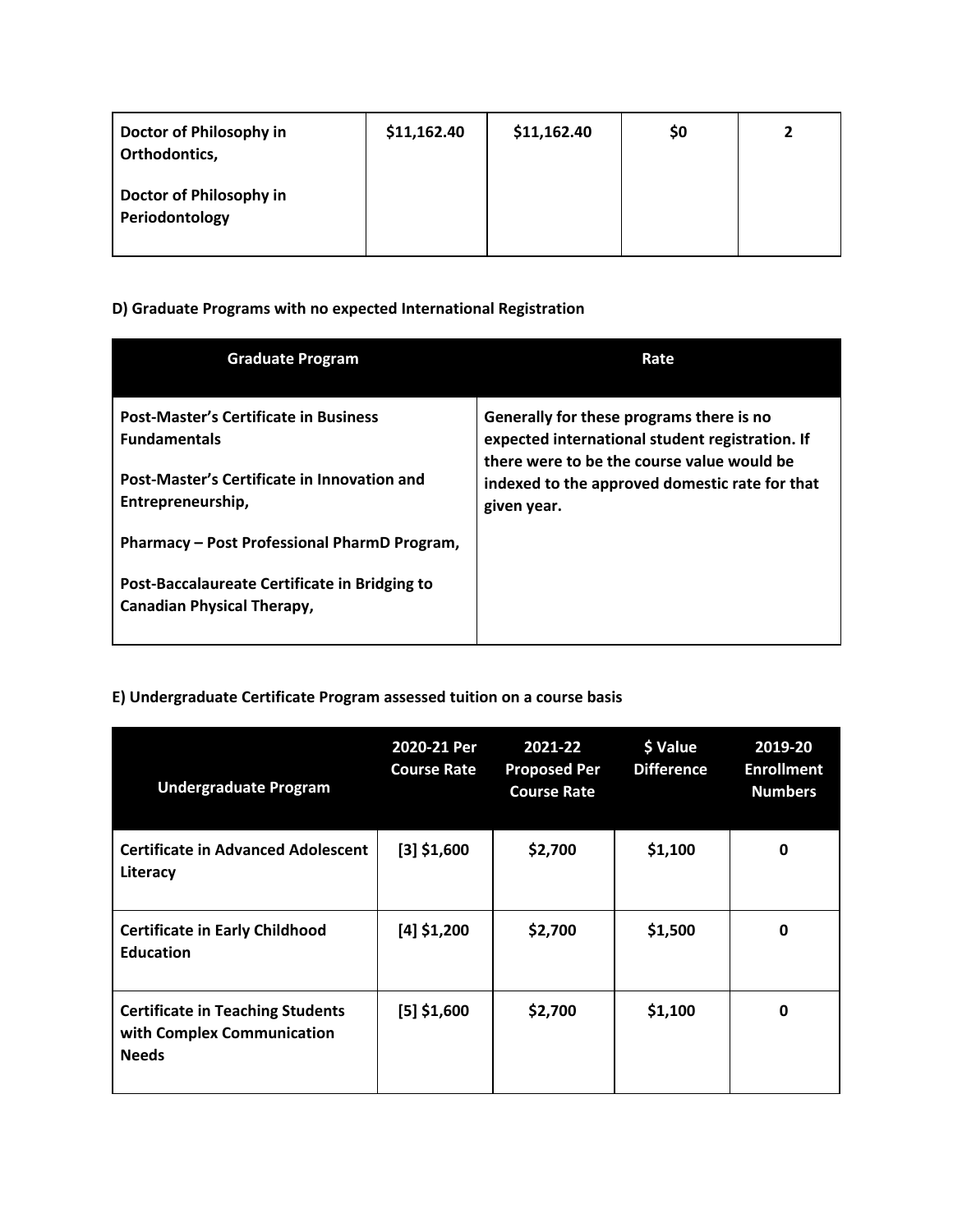| <b>Aboriginal Governance &amp;</b><br><b>Partnership Certificate Program</b>      | \$699    | \$2,700 | \$2,001    | 0 |
|-----------------------------------------------------------------------------------|----------|---------|------------|---|
| <b>BSc in Environmental and</b><br><b>Conservation Science (Yukon</b><br>College) | \$532.08 | \$2,950 | \$2,417.92 | 0 |

**Note these are aligning with their approved Faculty Rates.**

# **F) International Visiting Student Program Rate**

| <b>Undergraduate Program</b>                     | 2020-2021<br>Per Year Rate | 2021-202<br><b>Proposed Per</b><br>Year Rate | \$ Value<br><b>Difference</b> | 2019-20<br><b>Enrollment</b><br><b>Numbers</b> |
|--------------------------------------------------|----------------------------|----------------------------------------------|-------------------------------|------------------------------------------------|
| <b>International Visiting Student</b><br>Program | \$2,481                    | \$3,100                                      | \$619                         | 107                                            |

# **G) MBA Cost Recovery conversion to Tuition Regulated**

| <b>Previous Cost Recovery MBA</b><br><b>Graduate Programs</b>      | 2020-21 Per<br><b>Program Rate</b> | 2021-22<br>Proposed<br><b>Program Rate</b> | \$ Value<br><b>Difference</b> | 2019-20<br><b>Enrollment</b><br><b>Numbers</b> |
|--------------------------------------------------------------------|------------------------------------|--------------------------------------------|-------------------------------|------------------------------------------------|
| <b>Executive Master of Business</b><br>Administration              | \$67,000                           | \$77,500                                   | \$10,500                      | 1                                              |
| <b>Master of Business</b><br><b>Administration - Fort McMurray</b> | \$45,000                           | \$52,500                                   | \$7500                        | 0                                              |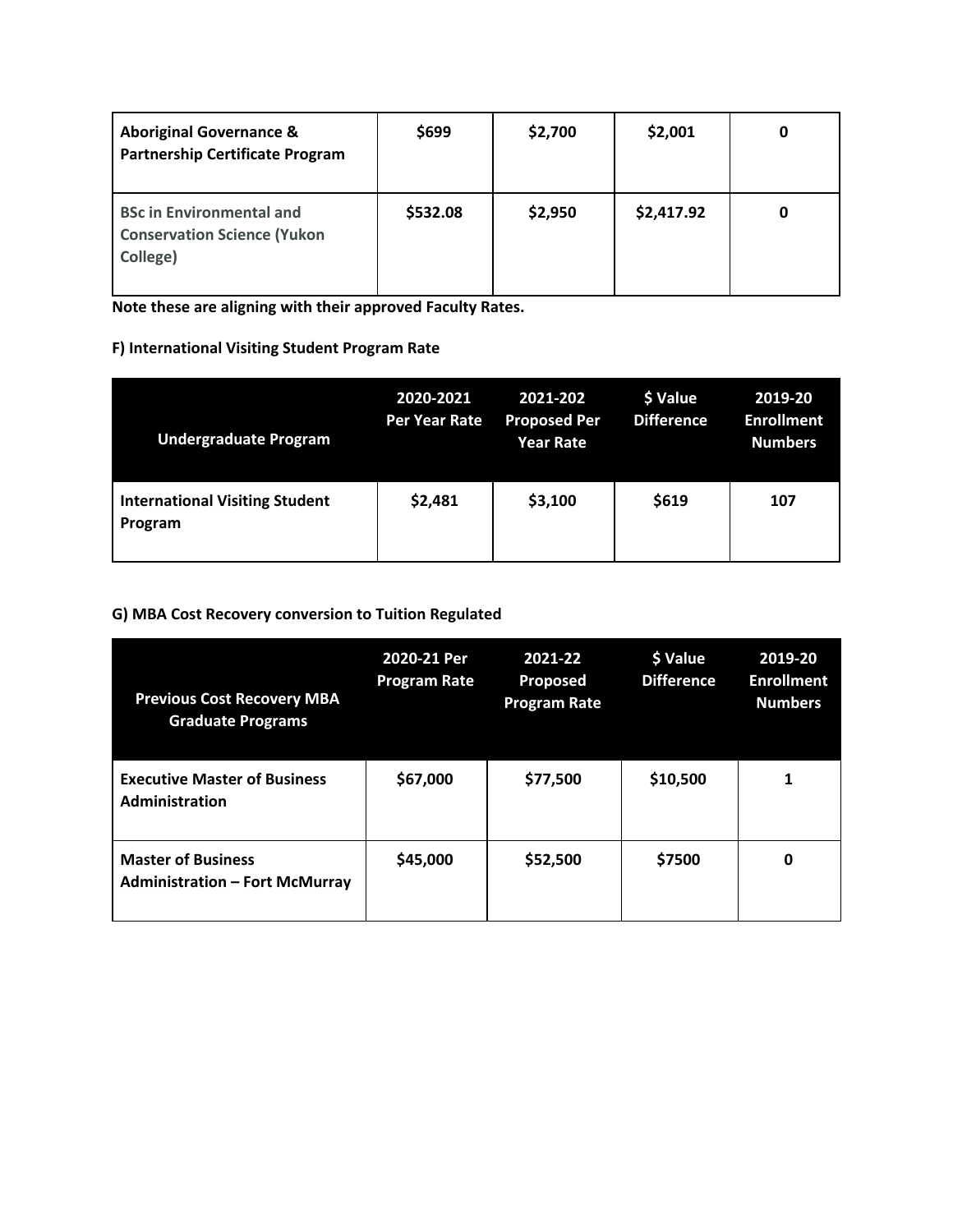

# FINAL Item No. 5

## **Governance Executive Summary Action Item**

**Agenda Title Proposed Department Name Changes - Alberta School of Business** 

#### **Motion**

THAT the Academic Planning Committee approve, with delegated authority from General Faculties Council, the following Department name changes:

Department of Accounting, Operations, and Information Systems Name Change to: Department of Accounting and Business Analytics

Department of Finance and Statistical Analysis Name Change to: Department of Finance

Department of Strategic Management and Organization Name Change to: Department of Strategy, Entrepreneurship and Management

### **Item**

| <b>Action Requested</b> | $\Box$ Recommendation<br>⊠ Approval             |
|-------------------------|-------------------------------------------------|
| Proposed by             | Joseph Doucet, Dean, Alberta School of Business |
| Presenter(s)            | Joseph Doucet, Dean, Alberta School of Business |

## **Details**

| <b>Office of Administrative</b><br>Responsibility                                       | Provost and Vice-President (Academic)                                                                                                                                                                                                                                                 |
|-----------------------------------------------------------------------------------------|---------------------------------------------------------------------------------------------------------------------------------------------------------------------------------------------------------------------------------------------------------------------------------------|
| The Purpose of the Proposal is                                                          | The proposal is before the committee for approval of name changes to                                                                                                                                                                                                                  |
| (please be specific)                                                                    | the three departments in the Alberta School of Business.                                                                                                                                                                                                                              |
| <b>Executive Summary</b><br>(outline the specific item – and<br>remember your audience) | Rationale for the three proposals can be found in the attached material;<br>however, in summary, the proposed names for the three departments<br>more accurately describe the offerings in the Departments and future<br>directions for the disciplines that fall in each Department. |
| Supplementary Notes and                                                                 | <this by="" for="" governance="" is="" only="" outline<="" section="" td="" to="" university="" use=""></this>                                                                                                                                                                        |
| context                                                                                 | governance process.>                                                                                                                                                                                                                                                                  |

## **Engagement and Routing** (Include meeting dates)

| <b>Consultation and Stakeholder</b><br>Participation<br>(parties who have seen the<br>proposal and in what capacity) | Those who are actively participating:<br><b>School of Business</b>        |  |
|----------------------------------------------------------------------------------------------------------------------|---------------------------------------------------------------------------|--|
|                                                                                                                      | Those who have been consulted:<br>• Provost and Vice-President (Academic) |  |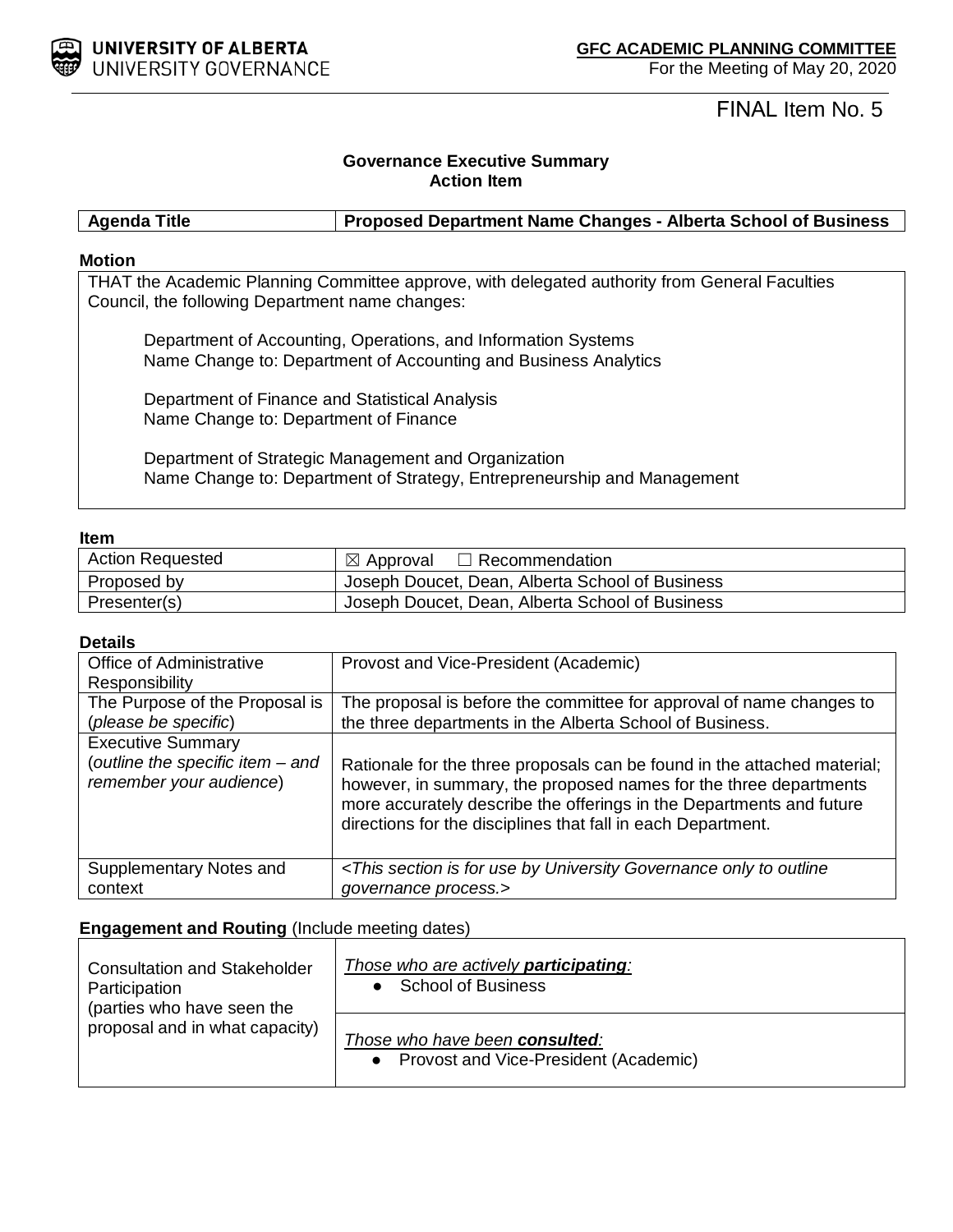

For the Meeting of May 20, 2020

Item No. 5

| <for information="" on="" the<br="">protocol see the Governance<br/><b>Resources section Student</b><br/><b>Participation Protocol&gt;</b></for> | Those who have been <b>informed</b> :<br>c     |
|--------------------------------------------------------------------------------------------------------------------------------------------------|------------------------------------------------|
| Approval Route (Governance)                                                                                                                      | Business Council - April 28, 2020              |
| (including meeting dates)                                                                                                                        | GFC Academic Planning Committee - May 20, 2020 |

## **Strategic Alignment**

| Alignment with For the Public<br>Good | For the Public Good                                                                                                                                                                                                                                                                                    |                                       |  |
|---------------------------------------|--------------------------------------------------------------------------------------------------------------------------------------------------------------------------------------------------------------------------------------------------------------------------------------------------------|---------------------------------------|--|
|                                       | EXCEL: Excel as individuals, and together, sustain a culture that fosters<br>and champions distinction and distinctiveness in teaching, learning,<br>research, and service.<br>To excel and achieve our full potential as an institution and as<br>individuals, the University of Alberta will sustain |                                       |  |
| Alignment with Core Risk Area         | Please note below the specific institutional risk(s) this proposal is                                                                                                                                                                                                                                  |                                       |  |
|                                       | addressing.                                                                                                                                                                                                                                                                                            |                                       |  |
|                                       | $\Box$ Enrolment Management                                                                                                                                                                                                                                                                            | $\Box$ Relationship with Stakeholders |  |
|                                       | $\Box$ Faculty and Staff                                                                                                                                                                                                                                                                               | $\Box$ Reputation                     |  |
|                                       | $\Box$ Funding and Resource Management                                                                                                                                                                                                                                                                 | $\boxtimes$ Research Enterprise       |  |
|                                       | $\Box$ IT Services, Software and Hardware                                                                                                                                                                                                                                                              | $\Box$ Safety                         |  |
|                                       | Leadership and Change                                                                                                                                                                                                                                                                                  | $\boxtimes$ Student Success           |  |
|                                       | $\Box$ Physical Infrastructure                                                                                                                                                                                                                                                                         |                                       |  |
| Legislative Compliance and            | Post-Secondary Learning Act                                                                                                                                                                                                                                                                            |                                       |  |
| jurisdiction                          | Academic Planning Committee Terms of Reference                                                                                                                                                                                                                                                         |                                       |  |

Attachments (each to be numbered 1 - <>)

- 1. Memo from Dean Joseph Doucet to Provost and Vice-President Academic
- 2. Department of Accounting and Business Analytics Proposal
- 3. Department of Finance Proposal
- 4. Department of Strategy, Entrepreneurship and Management Proposal

*Prepared by:* Kathleen Brough, Senior Administrative Officer, Office of the Provost and Vice-President (Academic)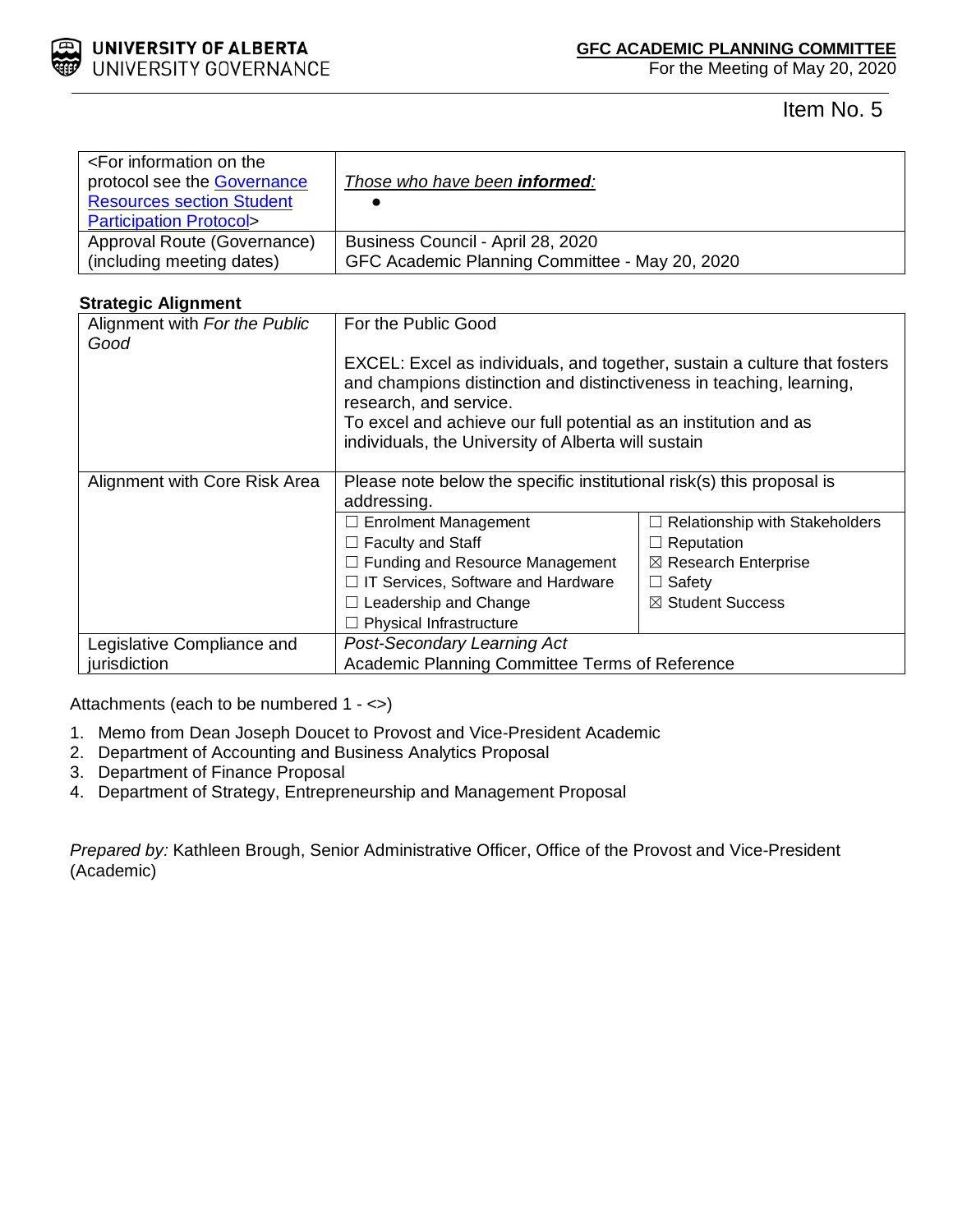

## **GFC ACADEMIC PLANNING COMMITTEE**

For the Meeting of May 20, 2020

Item No. 5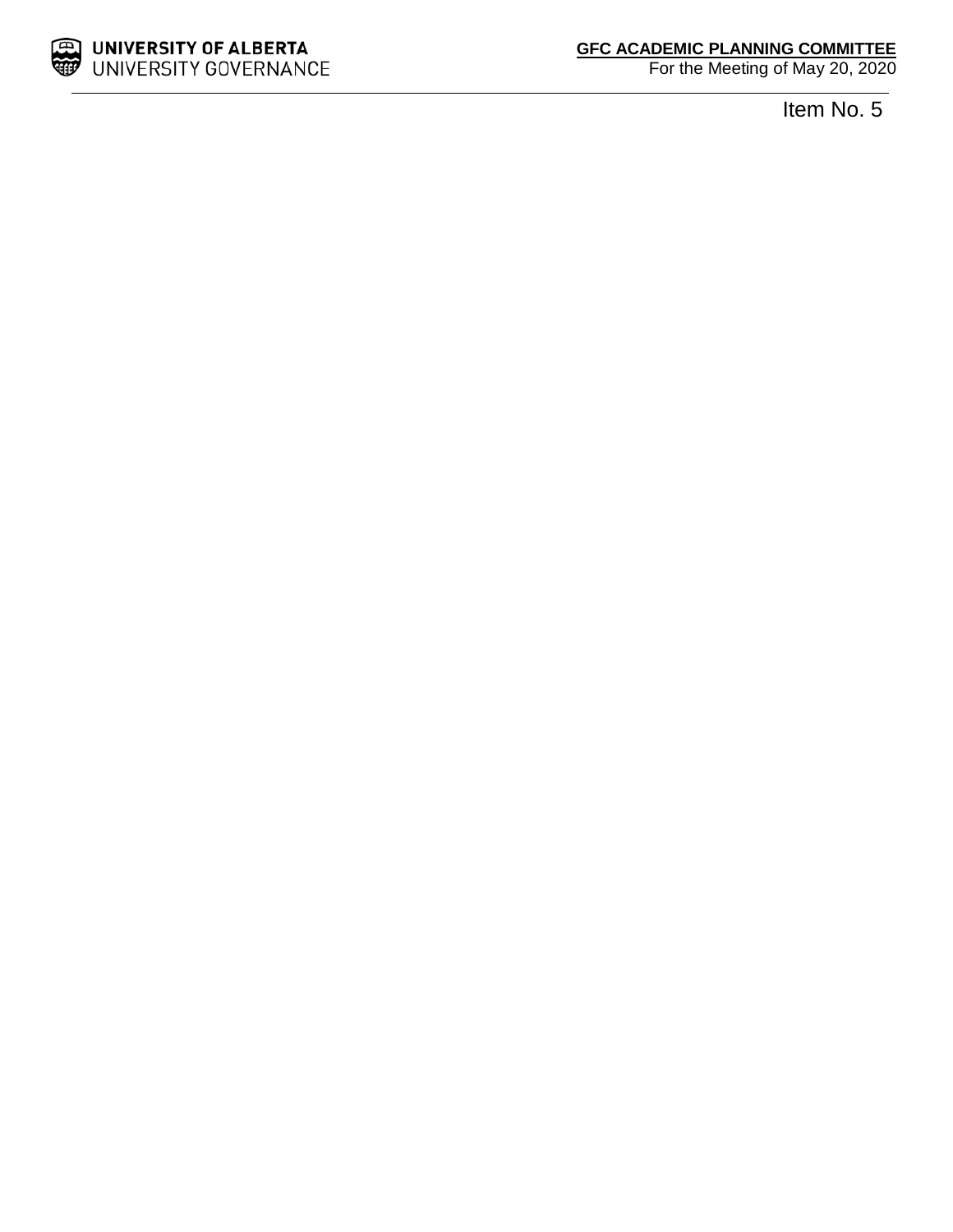

4-40 Business Building Edmonton, Alberta Canada T6G 2R6 Tel: 780.492.4083 www.ualberta.ca/business

April 29, 2020

Dr. Steven Dew Provost and Vice-President (Academic) University of Alberta 2-40 South Academic Building

#### **Re: Proposed Alberta School of Business Department Name Changes**

Dear Dr. Dew:

Please find attached three documents from the Alberta School of Business outlining the rationale behind our request to change the following Department names:

- Department of Accounting, Operations, and Information Systems Name Change to: Department of Accounting and Business Analytics
- Department of Finance and Statistical Analysis Name Change to: Department of Finance
- Department of Strategic Management and Organization Name Change to: Department of Strategy, Entrepreneurship and Management

The attached proposed name changes were approved by Business Council on April 28, 2020. Please contact me if you have any questions regarding this request.

Sincerely,

Joseph Doucet Stanley A Milner Professor and Dean

Attachments (3)

cc: Karim Jamal, Department Chair, Accounting, Operations, and Information Systems Felipe Aguerrevere, Department Chair, Finance and Statistical Analysis Ian Gellatly, Department Chair, Strategic Management and Organization Emilson Silva, Department Chair, Marketing, Business Economics and Law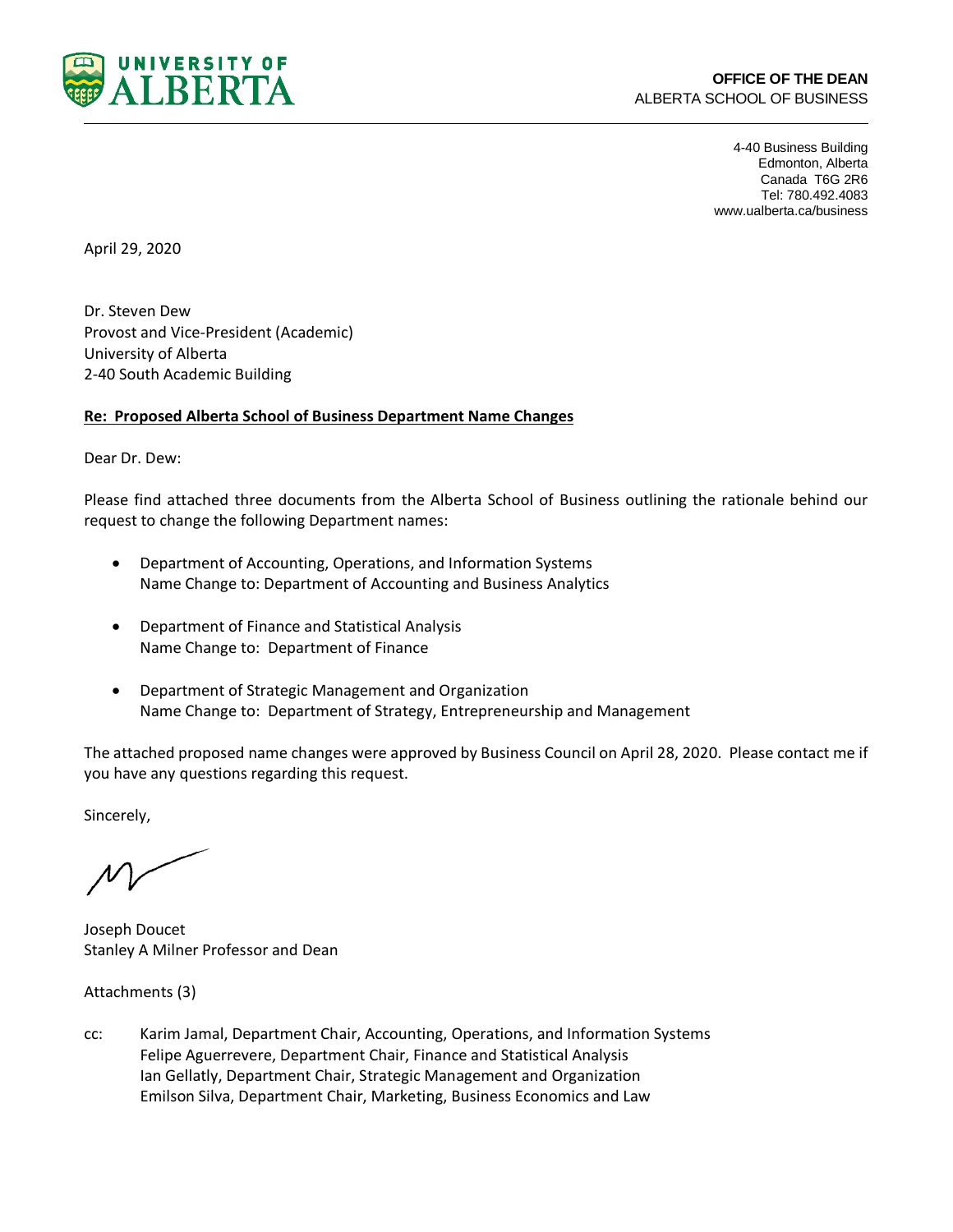

# Interdepartmental Correspondence

**Alberta School of Business Department of Accounting, Operations, and Information Systems** 3-20L Business Building Edmonton, Alberta, Canada T6G 2R6

Tel: 780.492.3053 www.ualberta.ca/business

Date: Friday, April 24, 2020

To: Business Council

From: Karim Jamal KJ

Re: Propose AOIS Department Name Change to Accounting and Business Analytics

The AOIS department has several different disciplines such as Accounting (which has the largest number of students and faculty members in the department), Management Information Systems (MIS), Operations Management (OM), and on July 1, 2019 the Business Statistics group was added to AOIS. To be inclusive of the new group added to the department, and better reflect the future direction of all the non Accounting disciplines in the department (MIS, OM, Statistics), we propose that the department be renamed as Accounting and Business Analytics.

The AOIS department had a discussion and considered a variety of possible names with Accounting and Business Analytics emerging as the favored name. A formal vote was then conducted with all continuing academic members of the department surveyed and 100% of the respondents were in favor of the name change.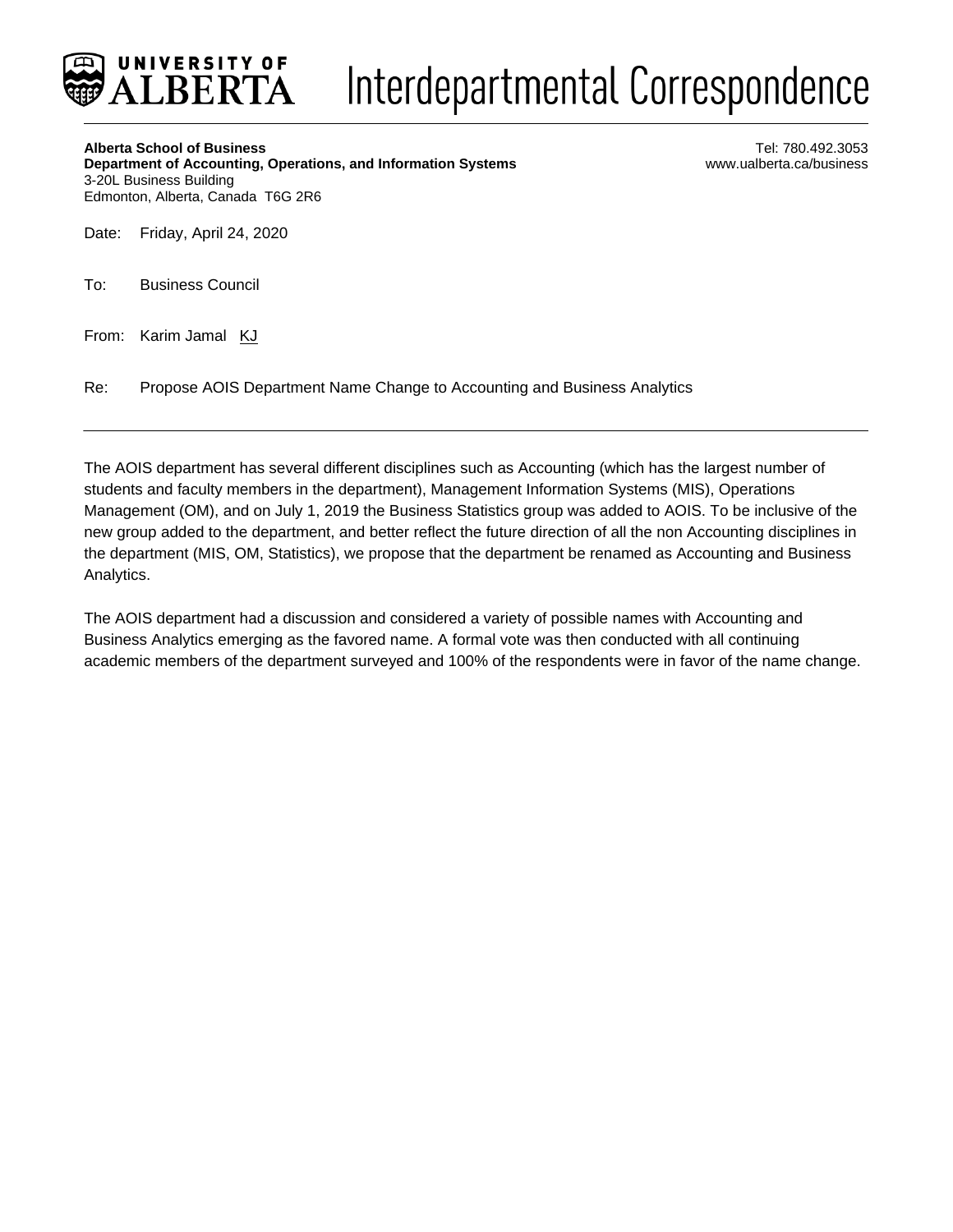

# Interdepartmental Correspondence

**Finance and Statistical Analysis Alberta School of Business** 4-20K Business Building Edmonton, Alberta, Canada T6G 2R6

Tel: 780.492.2457 Fax: 780.492.9924 www.ualberta.ca/finance-and-statistical-analysis

Date: March 30, 2020

To: Business Council

- From: Felipe Aguerrevere
- Re: FSA department name change

**Purpose**: To rename the Department of Finance and Statistical Analysis to Department of Finance

**Discussion**: In July 2019, the business statistics component of the Department of Finance and Statistical Analysis (FSA) relocated to the Department of Accounting, Operations and Information Systems (AOIS), thus making the existing FSA name inaccurate. Renaming FSA to Finance will more accurately reflect the department's revised academic makeup of finance professors. Additionally, the new name will give staff and students a more accurate picture of what the department does.

> All continuing academic members of the department were surveyed and 100% approved of the name change.

FA:ket